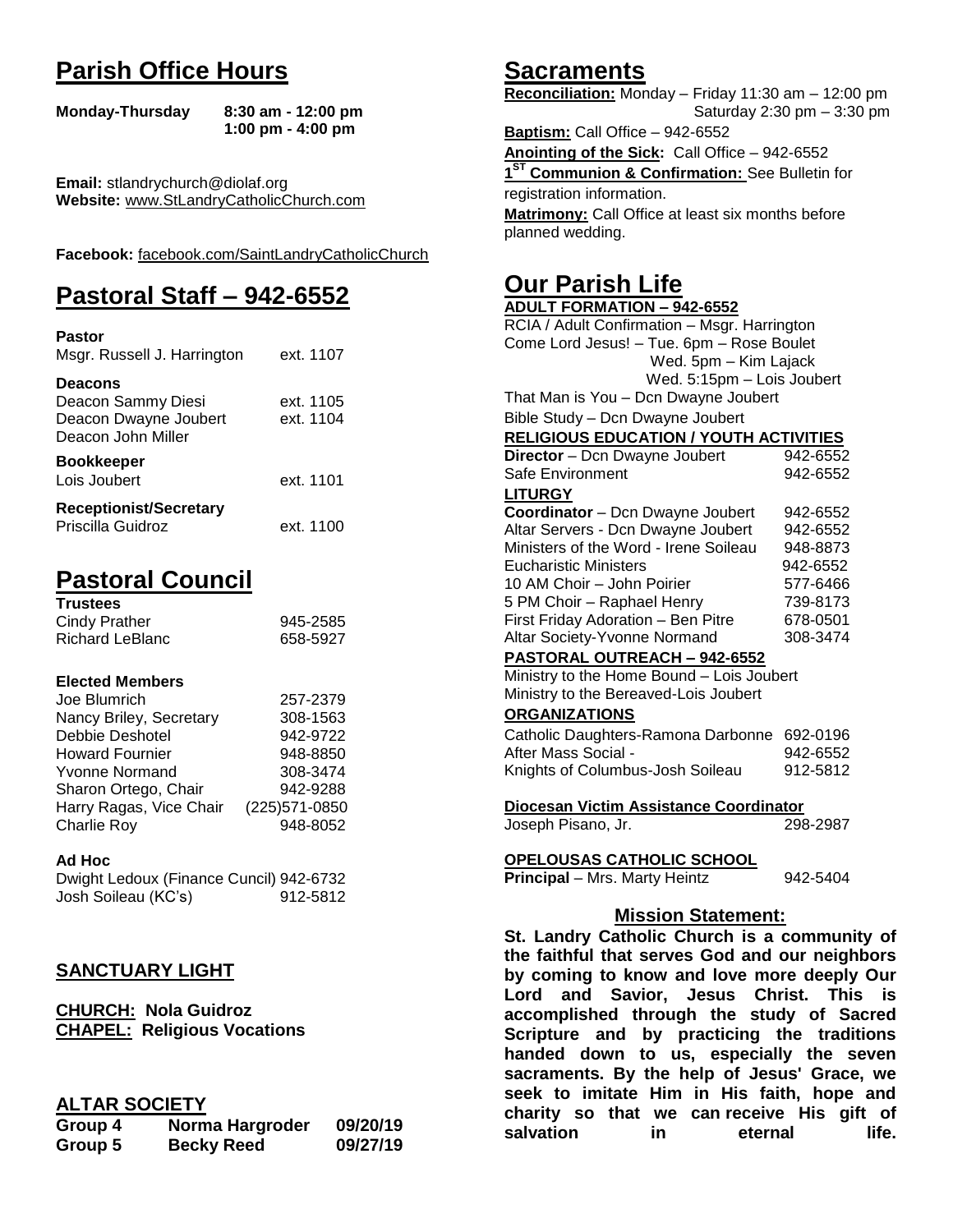**Volume 68, No. 38 –** *Twenty-fourth Sunday of Ordinary Time* **– September 15, <sup>2019</sup>**

## *From the Desk of Msgr. Harrington…*

Next weekend (September 21-22) we will be commissioning all the various lay ministers serving in our church parish here at St. Landry. These ministers serve the people of God throughout the year. They commit themselves to serve God and His church. The ministry of lay people is the very heart of the life of the church.

So many dedicated parishioners serve tirelessly for the sake of the kingdom. They are lectors, extraordinary ministers of communion, ushers, altar servers, ministers of music. They serve the church as teachers, Altar Society members, Catholic Daughters, Knights of Columbus. They pray for the community every First Friday and every Monday evening at the shrine for Fr. Verbis Lafleur. They belong to That Man Is You, Come, Lord Jesus, bible study groups. They tend to the bereaved and serve as sacristans at daily masses and all weekend masses. They serve on the Parish Advisory Council, the Finance Council, the Cemetery Committee. They are members of the St. Landry Church staff and assist as collection counters and volunteers for Vacation Bible Camp. They give up their time to visit the sick and the shut-ins.

These ministers are you. You find the spark of the Spirit of God within your very self and follow His promptings to serve the Son. Your work and ministry is holy. You are holy. And you share your holiness with others.

Some of you refuse to be recognized or publicly acknowledged for what you do. There is authentic humility and nobility in that. You see a need, and you address it. Thank you.

I think that some of you forget how truly valuable you are to the community of the faithful. So often your ministry goes unnoticed or is taken for granted. It is important for you to know that your work and devotion is so deeply appreciated not only by me, but the community you serve. You bring the Body of Christ to the Body of Christ in so many ways every day. You do this with not only the Eucharist, but with the gospel message that you proclaim with your ministry, with your life.

The challenge of the gospel to let the world know who we are by our love, is mostly shown by you, not me. Your ministry is not just about helping the priest or the deacons, it's about you claiming your rightful place as a disciple, as a baptized Catholic who proclaims the wonders of the kingdom. I want to affirm you personally and also in the name of the community. We are grateful to you for saying 'yes', for serving even when you do not feel like it, for responding so eloquently to Jesus' invitation to be a servant of the people of God, a sharer in the priesthood of Jesus Himself. By virtue of your baptism you have been anointed in the name of Jesus, the Father and the Spirit as 'priest, prophet and king'. Those were the words spoken at your baptism. And you have been so faithful in living up to what Jesus asks of you.

We are so blessed here at St. Landry Catholic Church to have you minister in Jesus' name. I thank you; we thank you. May God continue the good work that He has begun in you.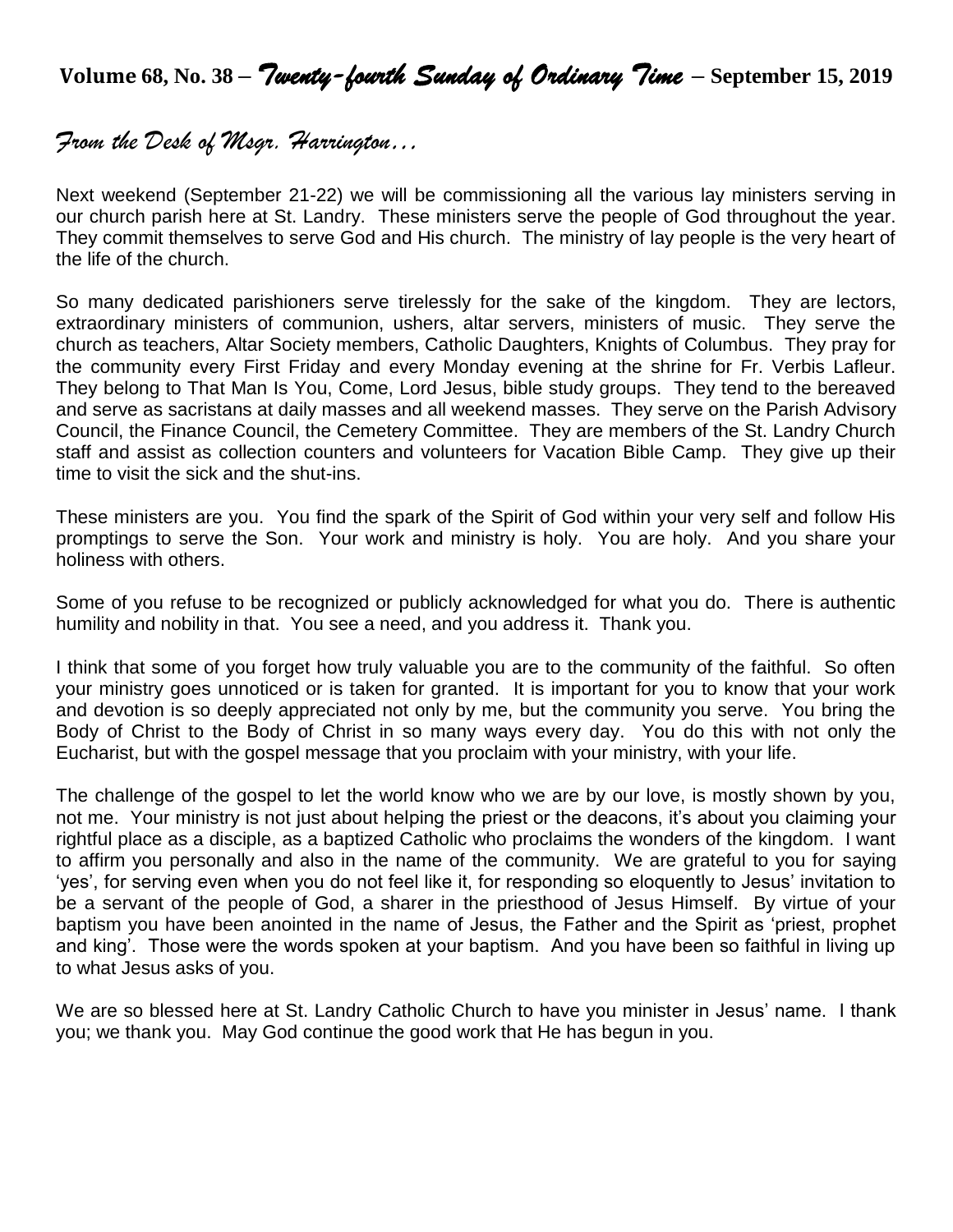## **POPE FRANCIS' INTENTIONS –**

**September - The Protection of the Oceans** That politicians, scientists and economists work together to protect the world's seas and oceans.

#### **OFFERTORY COLLECTIONS – September 08, 2019**

| <b>REGULAR</b>             | \$8165.13 |
|----------------------------|-----------|
| <b>GOAL</b>                | \$9000.00 |
| Maintenance & Repair Fund  | \$114.00  |
| Poor & Needy               | \$322.00  |
| Maintenance Endowment      | \$170.00  |
| <b>OCS Foundation</b>      | \$10.00   |
| <b>Catholic University</b> | \$303.00  |

Thank You for Your Generosity!

### **2nd Collection**

**09/15/19** – OCS Foundation **09/22/19** - Bishop's Services Appeal

#### **REMINDERS FOR THE WEEK**

#### **Sun. – 09/15**

| Mon. - 09/16 |                           |
|--------------|---------------------------|
| 10:00am      | <b>Bible Study</b>        |
| 6:00pm       | Rosary @ Lafleur Monument |

**Tue. - 09/17 6:00pm** Come, Lord Jesus!

#### **Wed. - 09/18**

| 5:00pm | Come, Lord Jesus! |
|--------|-------------------|
| 5:15pm | Come, Lord Jesus! |

#### **Thu. - 09/19**

**Fri. - 09/20 – Office Closed**

## **Sat. - 09/21**

**8:00am** Mass in **Valentin Hall**

## **READINGS FOR FAITH SHARING Twenty-fourth Sunday in Ordinary Time**

**Ex 32:7-11, 13-14** The people worship a golden calf, and God loses all patience with them. **Psalm 51** "I will rise and go to my father."

**1 Timothy 1:12-17** Paul, once the worst of sinners, is an example of Jesus' forbearance. **Luke 15: 1-32** When the lost are found, even the angels rejoice.

The chosen People turned their backs on God and worshiped a molten calf. Saint Paul, before his conversion, persecuted Christians. The prodigal son abandoned his father and squandered his inheritance. All three could easily have been punished, but instead all are welcomed back to the fold by our Lord, like the lost sheep in Jesus' parable. Let us listen in God's word for that promise of reconciliation.

### **PRAY FOR OUR SEMINARIANS**

| -Michael Vidrine                                     | St. John, Melville                                 |
|------------------------------------------------------|----------------------------------------------------|
| -Trey Fontenot                                       | Sacred Heart of Jesus, VP                          |
| -Garrett Broussard OLOGC, LC                         |                                                    |
|                                                      | Father, in your plan for our salvation you provide |
| shepherds for your people. Fill your Church with the |                                                    |
| spirit of courage and love. AMEN.                    |                                                    |

## **PRAY FOR A PRIEST EACH DAY**

| <b>Sunday, 09/15</b> | Fr. Bert Mead, SJ           |
|----------------------|-----------------------------|
| <b>Monday, 09/16</b> | Fr. Glenn Meaux, SOLT       |
| Tuesday, 09/17       | Fr. Aaron Melancon          |
| Wednesday, 09/18     | Fr. Bill John Melancon      |
| Thursday, 09/19      | Fr. Andre Metrejean         |
| <b>Friday, 09/20</b> | <b>Msgr. Paul Metrejean</b> |
| Saturday, 09/21      | Fr. Mark Miley              |

Eternal Father, we lift up to You, these and all the priests of the world. Sanctify them. Heal and guide them. Mold them into the likeness of Your Son Jesus, the Eternal High Priest. May their lives be pleasing to You. In Jesus' name we pray. AMEN

## **AFTER MASS SOCIALS**

**Each Sunday, following the 8am and 10am Masses we gather in the South Sacristy of the church for coffee & donuts and FELLOWSHIP! Everyone is welcome! Please use the outside entrance near the southeast corner of the church. Please do not enter through the sanctuary. Please, NO FOOD in any other area of the church.**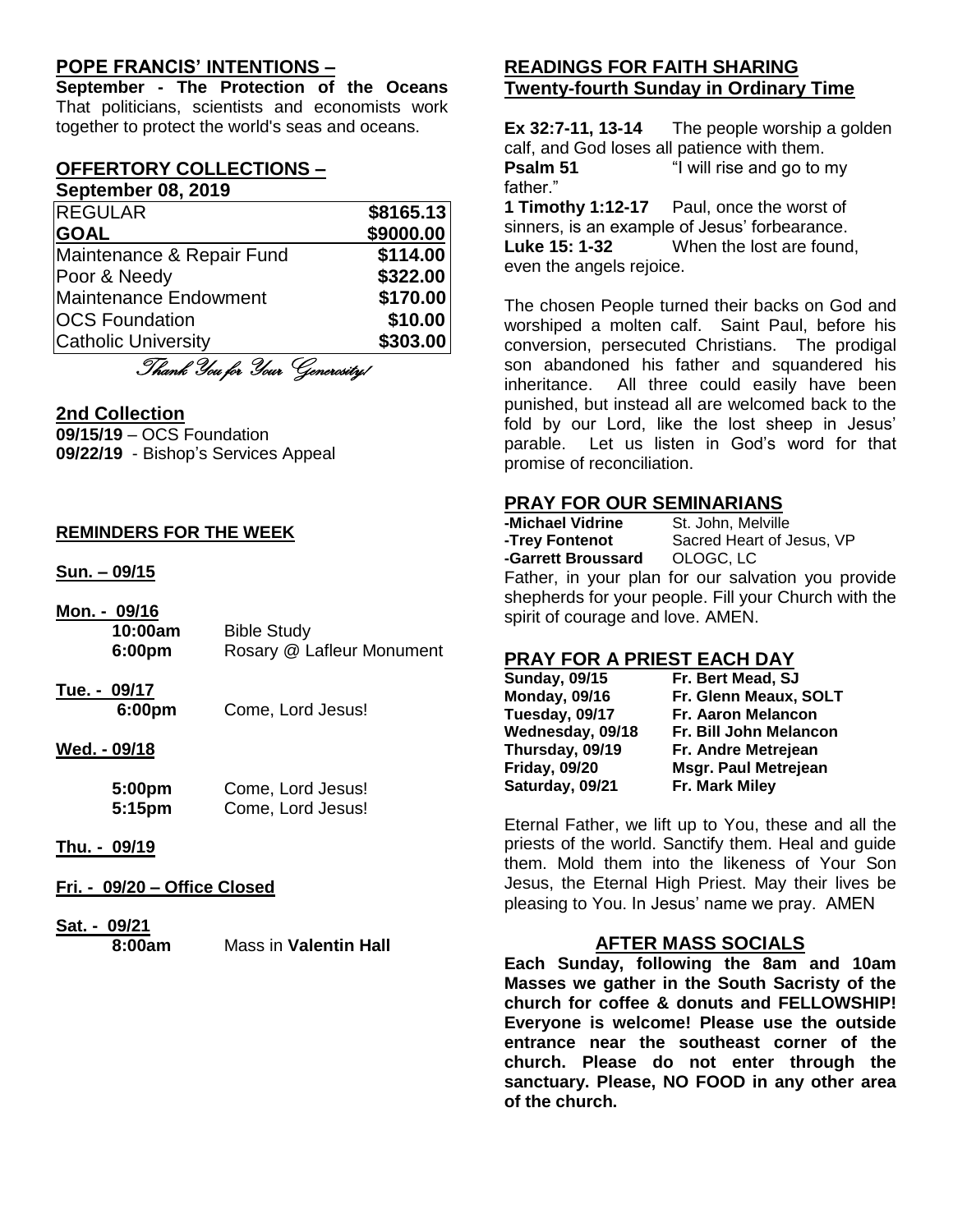## **MASS INTENTIONS**

#### **Saturday, September 14**

**4:00pm** Wayne, Jeanette & Jonathan Lalonde; Carolyn M. Bertrand; Aldon Joseph "Danny" Richard; Norris Leger, Toby & Winnie Lalonde & Family; Billie, Derbes & Hilda Soileau; Charles F. Going & Wm. Hatch Families; Special Intention; Janette Sylvester; Come, Lord Jesus Groups; Ross Hulin; Connie S. Benoit; Frank & Marguerite Miller; Neal Whipp Family & Fr. Joseph C. DeLuca; Nola Guidroz; Anna Lois Joubert; Rebecca "Becky" Sylvester; Patrick Murray Labbe; Ernest A. & Ena F.(DA) McKinney; Madelyn McKinney; Priscilla Guidroz (BD) & family

### **Sunday, September 15**

**08:00am** Msgr. Louis Melancon (BD); Youle, Therese & John Ray Fontenot and Martin J. St. Amand; M/M John, John Jr., Jacob & Michael FaKouri; Murphy Allen Lanclos, Sr. & Deceased family; James Robin and deceased family; Bernel, Arthur & Eva Fontenot; Amar, Maryina & A. B. Sr. Courvelle;Souls In Purgatory; Willard Andrepont, Gertrude A. & Alvin Marks; Eva Arnaud **10:00am** Malcolm "Slick" & Margaret Martin; Stephen Taylor; Paul Guidry; Ellen & Tom Arnould; Carol, Joyce & Baby Ortego; Lawrence & Beatrice Sylvester Family; Lee & Beverly Faul & Mark Capone Jr.; Lawrence Kelly & Darius & Zetta Deville; Guise Tran Ho; Nita & J. Y. Bordelon Sr.; Thomas A. Schexnayder; Kermit Christ; M/M Emillian Bodin & Joyce Lagrange; Dorthey "Dot" Stegall Benoit; William "Billy" H Jarrell, Jr.; Daniel Beaugh; M/M Lee Martin, Jon Martin & Loray Martin Bertrand & Rita Darby; Daniel & Louise LaGrange; Harriet H. Doucet; Anna Lee Dupre; The Sick & Dying

**5:00pm** St. Landry Church Parishioners **Monday, September 16**

**12:05pm** Rebecca "Becky" Sylvester; Nola Guidroz (BD); Nita & J. Y. Bordelon Sr.; The Sick & Dying

#### **Tuesday, September 17**

**12:05pm** The Sick & Dying; Nita & J. Y. Bordelon Sr.; Harriet H. Doucet

## **Wednesday, September 18**

**12:05pm** Martin Sr., Angela, Martin Jr. & Wilda Cosgrove; Father Joe Breaux; Rebecca "Becky" Sylvester; The Sick & Dying; Deacon Arthur & Mrs. Louella S. (BD) Lognion; Nita & J. Y. Bordelon, Sr.

#### **Thursday, September 19**

**12:05pm** Richard G. (BD) & Kristy Miller; The Sick & Dying; Nita & J. Y. Bordelon Sr.

#### **Friday, September 20**

**12:05pm** Nita & J. Y. Bordelon Sr.; Rebecca "Becky" Sylvester; Dusty Ardoin (DA)

## **Saturday, September 21**

**08:00am** Nita & J. Y. Bordelon Sr.

## **PRAYER INTENTIONS**

Laurey Andrus, Rena Mae Angelle, Dannie Ardoin, Brenda & Dennys Baird, Camden Barnard, Victoria Barron, Addi Baquet, Eric Baquet, Mona Bernard, Rada Bono, Derek Bourque, James Buford Bergeron, Paula Bienvenu, Robert Bienvenu, Marty Billeaudeau, Randy Bordelon, Ricky Bordelon, Alexandra Boudreaux, Mildred D. Boudreaux, Joan Brady, Eden Broussard, Tammy Broussard, Nico Campbell, German Cardoza, Ronnie Collette, Betty Cormier, Leroy Darbonne, Glenda G. Darbonne, Christopher Darby, Angie Dejean, Barbara Dopson, Lee Dubuc, Wanda Dupre, Glyn Durio, Willie Mae Emonet, Johnny Fontenot, Brandon Fuselier, Glenda Gaudet, Albert Going, Robert Going, Jr., Sarah Groth, Amelia Guillory, Gabrielle Hanson & Family, Norma Hargroder, Jeanette Harville, Carol Hebert, Scott Hebert, Eva Herbert, Corrace Hollier, Yola Huckaby, Rosalie Jackson, Bryan Fontenot, Jo Ann Jones, Leon Khan, Joyce LaCasse, Charles Kenneth Lalonde, Sr., Virgie Lanclos, Lisa Leblanc, Jenny Ledoux, Ronald Leger, Sawyer Leger, Paul Leleux, Margie Lintzen, Cassandra Marceaux, Malcolm Marcus, Kathy Martin, Verna Martin, Heather E. Matt, Sidney Matt, Taylor Morales, Glenda Moreau, Larry Moreau, Julia Ortego, Gene Paillet, Mary Paillet, Elliot Pavlovich, Belle Pitre, Glenda Pitre, Michelle Poulet, Butch Richard, Gerald Roy, Emery Richard, Jessie Richard, The Keith Richard Family, Geneva Scallon, Pap Roy, Jason Sonnier, Clara Smith, Elaine Soileau, Ronald Speyrer. Fred Stafford, Andrew Stelly, Audrey Stelly, Andrew Tarleton, Richard Tatman, Ervin Thibodeaux, Margaret Thibodeaux, Brett Walker, Augustine Wilson, Brad Woodel, Evelyn Wyble, Caleb Zachary

**(It is diocesan policy that we must have permission from any individual that is to be placed on the list of intentions prior to their name being listed.)**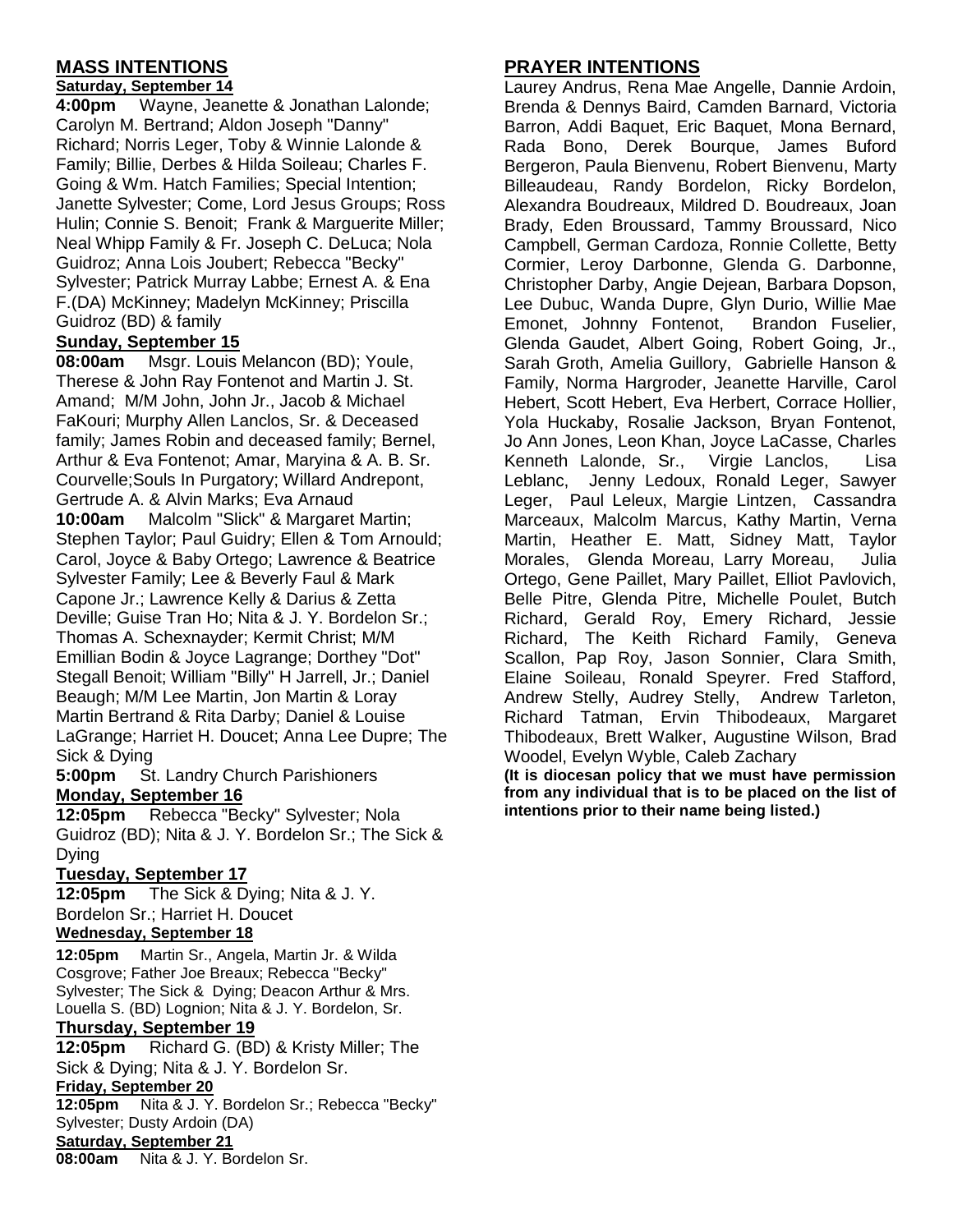## **ALTAR SOCIETY**

**The Altar Society meets on the second Monday of every month at 5:15pm in Valentin Hall. We are always welcoming New Members to be a part of our mission to assist in beautifying our church for the sacred liturgies. Our next meeting will be on October 14th . For more information call Yvonne Normand @ 337-308- 3474 or Janis Courvelle @ 337-789-0971.** 

#### **ALTAR SERVERS**

**We are always looking for more young people who desire to serve our Lord in this very important ministry! All Students who have made their 1st Holy Communion through HS are invited to become servers… Parents contact Deacon Joubert for more information.**

### **MUSIC MINISTRY**

**We are always looking for new voices to enhance our ministry of liturgical music! If you feel called to share your talents in this capacity, call one of our choir directors – JP Poirier (337) 577-6466 or Rafael Henry (337) 739-8173, or call the parish office and someone will get with you!**

### **KNIGHTS of COLUMBUS**

**The Knights of Columbus, Council #1173 meets on the second Thursday of each month. Call Josh Soileau (337)912-5812 if you are interested in joining.** 

## **TMIY**

**The Fall Session of That Man is You will begin on Monday, October 7th. Anyone who is interested in joining this Men's Theology Study should call Deacon Dwayne Joubert.**

#### **ONLINE CATECHESIS**

**The Diocese of Lafayette has partnered with Franciscan University in Steubenville, Ohio, to give everyone in the diocese access to workshops that can help in their religious formation. Although some of the workshops are geared towards teachers, many simply give information on topics that many of us want to know more about (i.e. the Eucharist, Mary, New Testament, Old Testament). All you have to do is go to [www.franciscanathome.com/diolaf](http://www.franciscanathome.com/diolaf) to begin to create your account. The Office of Catechetics has a short 3 minute video on their webpage that will direct you on how to create an account. Our parish (or institution) has already been placed in the system, so all you have to do is create your personal account.**

### **GRIEVING DADS**

**Red Bird Ministries is offering an overnight weekend retreat at The Lodge in Butte La Rose (1031 La Salle St, Breaux Bridge, LA) for grieving fathers to experience hope, healing, and fellowship. Follow Me, will be held on Friday, September 20 - Sunday, September 22, 2019. Retreat concludes on Sunday at 11 AM. Men who have experienced any form of child loss are invited (including miscarriage, still birth, and the loss of an infant, child, adolescent, or adult child). Early Bird Registration - \$125 by 8/15/19. Late Registration - \$150 by 9/8/19. Sponsorships are available. Space is limited. Register now at redbird.love/dadsretreat.**

### **MAUSOLEUM UPDATE**

**Construction on the new "Msgr. Louis Melancon Memorial Mausolem" is scheduled to begin this week! Vaults and niches are still available for purchase!**

#### **HOLY GHOST YOUTH CONFERENCE**

**The SVD Associates of Holy Ghost Church are sponsoring the 3rd annual SVD Youth Day Conference on Saturday, 9/28/19 beginning at 7am at Holy Ghost Church in Opelousas. Students ages 10-19, as well pastors and youth ministers are invited to attend. Registration is \$20 and includes a t-shirt. Any questions should be directed to Holy Ghost Church @ 337-942-7232.**

#### **PRAYER FOR HURRICANE SEASON**

O God, Master of this passing world, hear the humble voices of your children. The Sea of Galilee obeyed your order and returned to its former quietude; you are still the Master of land and sea. We live in the shadow of a danger over which we have no control. The Gulf, like a provoked and angry giant, can awake from its seeming lethargy, overstep its conventional boundaries, invade our land and spread chaos and disaster. During this hurricane season, we turn to You, O loving Father. Spare us from past tragedies whose memories are still so vivid and whose wounds seem to refuse to heal with the passing of time. O Virgin, Star of the Sea, Our Beloved Mother, we ask you to plead with your Son in our behalf, so that spared from the calamities common to this area and animated with a true spirit of gratitude, we will walk in the footsteps of your Divine Son to reach the heavenly Jerusalem where a storm-less eternity awaits us.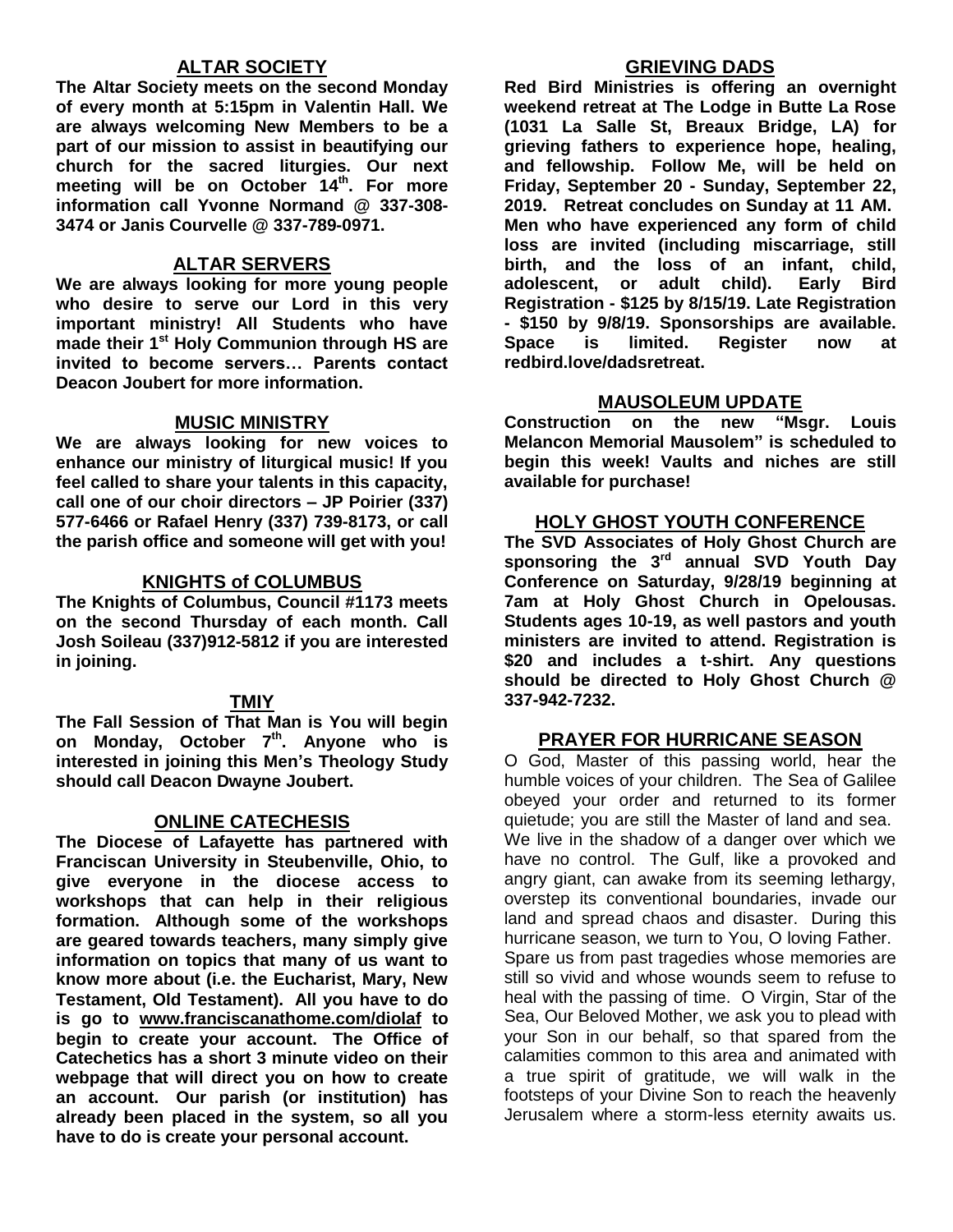## **EXTRA – ORDINARY MINISTERS**

#### **September 21/22**

**Saturday – 4:00pm Altar Servers:** Mark & Joseph Wilkes **Extra-ordinary Ministers of the Eucharist:**  Nelda & Carl Villlery, Derek Faust, Charlie Roy **Reader:** Charlie Roy

#### **Sunday – 8:00am**

**Altar Servers:** Leigh Labrie, Beau & Ethan Stelly **Extra-ordinary Minister of the Eucharist:** Beverly Bernard, Debbie Fay, Lois Joubert **Reader:** Dwight & Christine Ledoux **10:00am Altar Servers**: Noah & Rylee Labruyere, Trip Blumrich

### **Extra-Ordinary Ministers of the Eucharist:**

Paul Briley, Cynthia Guidry, Carolyn Jarrell, Joe Blumrich

**Reader:** Nancy Briley, Chris Briley

#### **5:00pm**

**Altar Servers:** Mia Fuselier

#### **Extra-ordinary Ministers of the Eucharist:**

Brad & Sharon Ortego, Emily Thibodeaux, Mercy Jannise **Reader:** Gil Deville

## **OCS CORNER**

**OC will celebrate "Founder's Day" on Tuesday with mass at 8:30am in the school gym and special activities. May God bless our founding Marianites of Holy Cross and Sisters of the Holy Family along with the Christian Brothers' guidance!**

**On Thursday night, the Vikings travel to Port Barre for a football matchup at 7 pm. Then on Friday, the annual "Retreat-a-Palooza Service Day" will be held where all high school students will give a day of service to local establishments and organizations and close out with a special retreat.**

**Parishioners and OC family, please mark your calendars for "iGiveCatholic Day" on December 3, an online giving day bringing the Catholic community together to support organizations that shape our souls!**